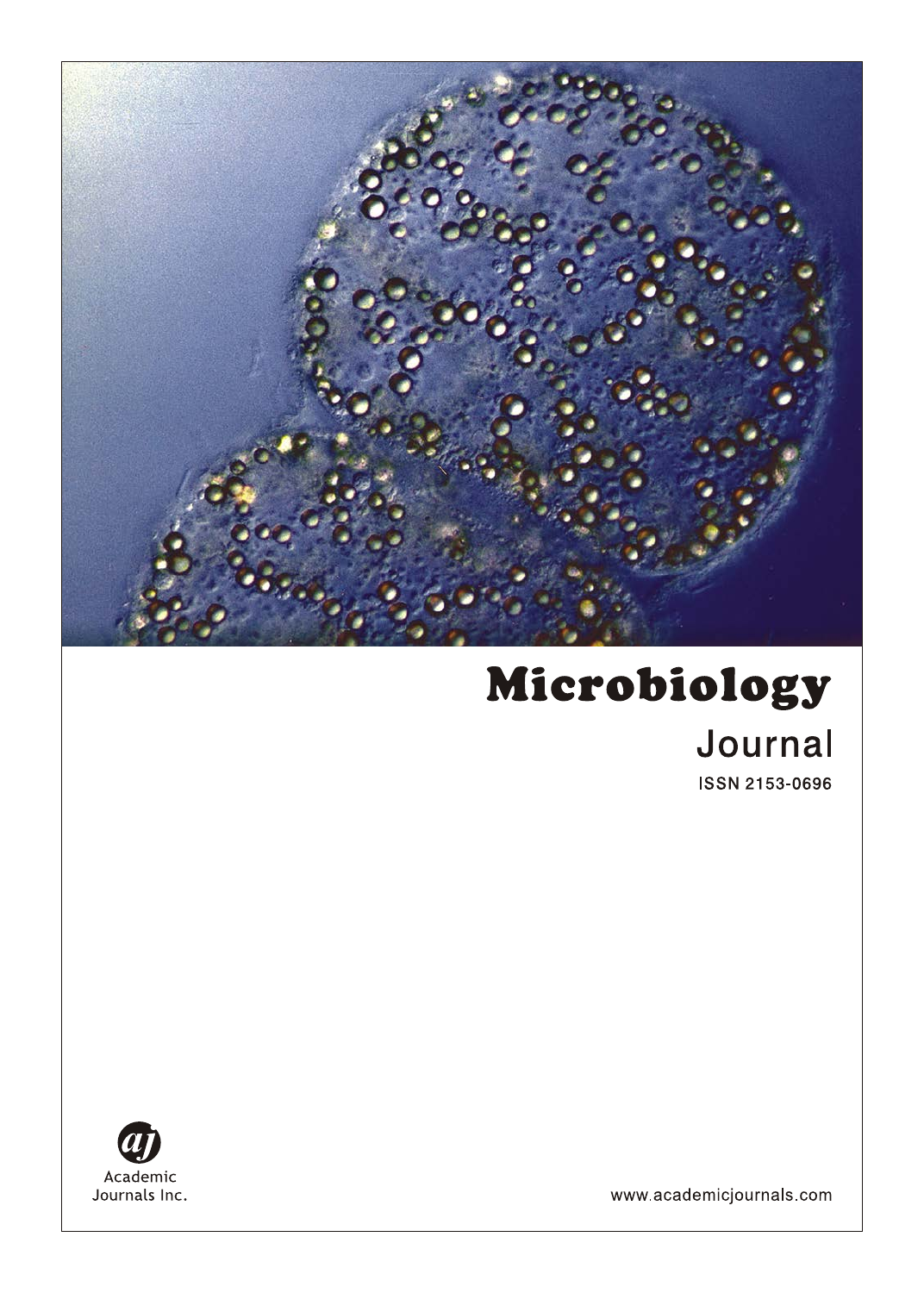#### **OPEN ACCESS Microbiology Journal**

ISSN 2153-0696 DOI: 10.3923/mj.2016.25.33



## **Research Article Repression of Aflatoxigenic Traits in** *Aspergillus flavus* **SWtS01 Through Random Mutagenesis**

<sup>1,2</sup>Ekundayo Temitope Cyrus and <sup>1</sup>Arotupin Daniel Juwon

1 Department of Microbiology, Federal University of Technology, P.M.B 704, Akure, Nigeria 2 Department of Biological Sciences, University of Medical Sciences Ondo, Ondo State, Nigeria

### Abstract

Background and Objective: Aflatoxins production has limited the use of many strains of Aspergillus flavus in food fermentation and enzyme technology, despite their excellent abilities for copious enzyme production. In a bid to overcome this problem, the effects of some selected mutagenic agents on expression of aflatoxigenic traits in A. flavus was investigated in order to enhance its potential biotechnological uses. Materials and Methods: Spores of the strain were treated with chemical mutagens which include nitrous acid, sodium azide, ethyl methane sulphonate and hydroxylamine and ultraviolet radiation for 5400 sec. Mutants obtained at every 900 sec successively were stored under protection away from light for 24 h in order to stabilize DNA dimmers and the mutants were grown in aflatoxin production medium at 30°C for 10 days. Aflatoxins produced were quantified using enzyme-linked immunosorbent assay. Data obtained were subjected to analysis of variance using Statistical Package for Social Science (SPSS) version 17 at p < 0.05. Results: Ultraviolet treatment achieved 93.11% reduction of aflatoxins expression in the mutant CTUV<sup>-75</sup> (103.31  $\pm$ 0.44 ppt) compared to wild strain. However, hydroxylamine showed 89.40% expression of aflatoxigenic traits in the  $CT_{NH,OH}$ <sup>-60</sup> compared to the parent. **Conclusion:** Ultraviolet radiation caused considerable repression (93.11%) of aflatoxin production in the A. flavus strain in contrast to other mutagens. Nevertheless, the equivalent concentration of aflatoxin produced still exceeded 50 ppt limits set by FAO/WHO/EU. Thus, the use of such mutant in fermentation could pose public health risk. Therefore, it is suggested that further trials of UV treatment or other molecular methods may be employed whether aflatoxins production could be reduced below the standard limit or entirely get rid off in the mutant.

Key words: Aspergillus flavus, ELISA, mutagenesis, aflatoxins, control

Received: November 17, 2015 **Accepted: January 28, 2016** Published: March 15, 2016

Citation: Ekundayo Temitope Cyrus and Arotupin Daniel Juwon, 2016. Repression of aflatoxigenic traits in Aspergillus flavus SWtS01 through random mutagenesis. Microbiol. J., 6: 25-33.

Corresponding Author: Ekundayo Temitope Cyrus, Department of Microbiology, Federal University of Technology, P.M.B 704, Akure, Nigeria

Copyright: © 2016 Ekundayo Temitope Cyrus and Arotupin Daniel Juwon. This is an open access article distributed under the terms of the creative commons attribution License, which permits unrestricted use, distribution and reproduction in any medium, provided the original author and source are credited.

Competing Interest: The authors have declared that no competing interest exists.

Data Availability: All relevant data are within the paper and its supporting information files.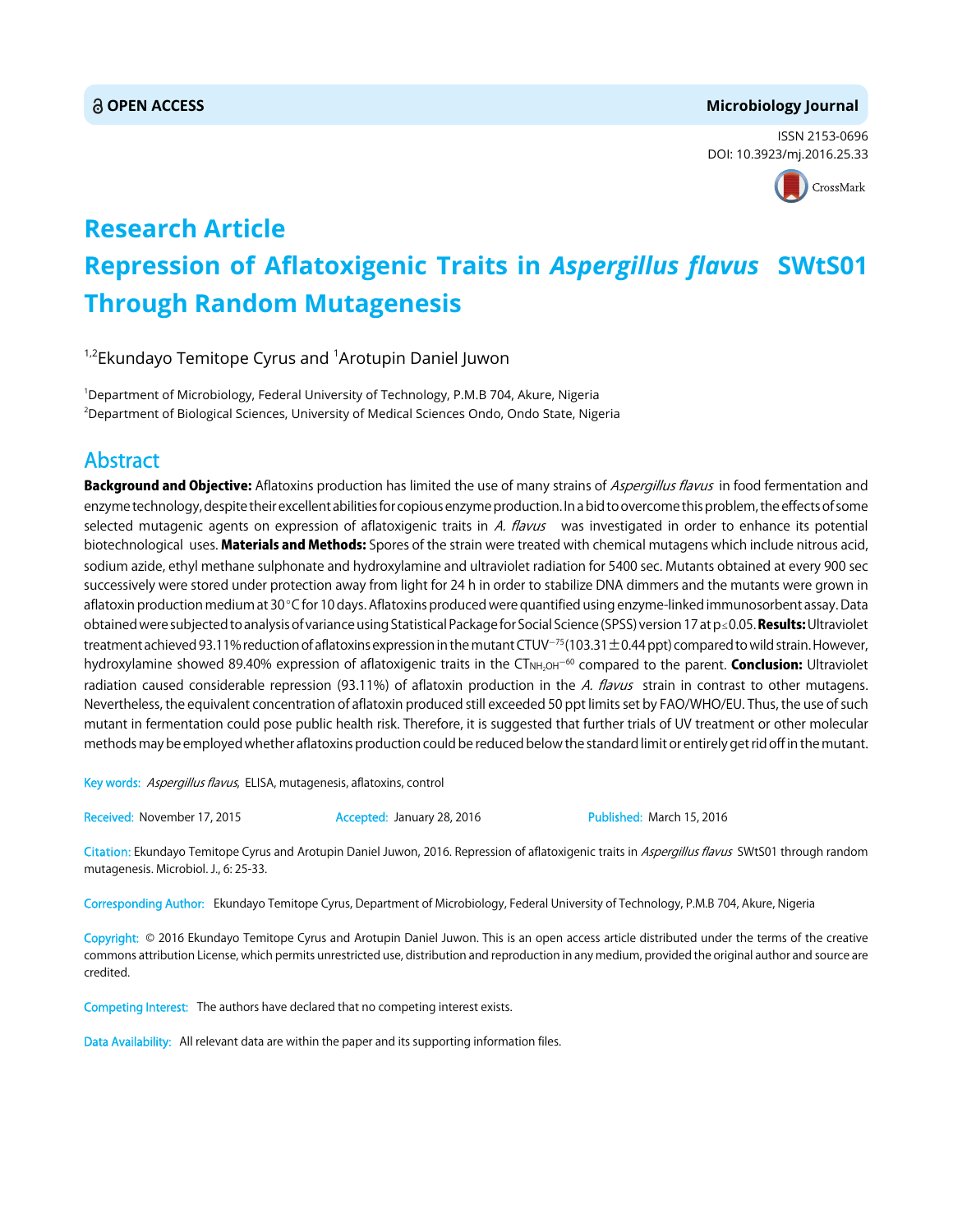#### INTRODUCTION

The genus Aspergillus has revolutionized biotechnological and industrial practices in term of food production, fermentation, bio-fuel and bio-solvent production in recent years. The most widely used bio-tools in industries are fungi and several enzymes, in which Aspergillus is among the most economically important fungal genera, owning to its natural ability to produce diverse arrays of metabolites, enzymes, surfactants, antimicrobials and organic acids for instance, Aspergillus species (A. oryzae, A. sojae, A. awamori and A. saitoi) are of great practical importance in fermentation industries, enzyme technologies, food industries and civilization in Japan (Ichishima, 2011). Aspergillus species have been documented in fermentation industry for the production of various enzymes, organic acids and pharmaceutically important compounds such as lovastatin

(a potent cholesterol-lowering drug), antibiotics, antifungals and anti-tumor drugs (terrequinone A) and in oriental food fermentations (Hoffmeister and Keller, 2007; Varga and Samson, 2008).

However, with this invaluable industrial and biotechnological significance of *Aspergillus*, there are associated potential hazards with certain strains. These strains produce a range of secondary metabolites known as mycotoxins, which are harmful to humans and animals (Varga and Samson, 2008) under suitable conditions. Frisvad *et al.* (2009) reported that atleast 226 potentially bioactive extrolites and metabolites, including acids and proteins have been produced from A. fumigatus. The number of biosynthetic families of secondary metabolites reported to be produced by A. fumigatus is impressive and so is the number of individual extrolites. Figure 1 shows that the representatives of the most toxic or otherwise bioactive



Fig. 1(a-b): Continue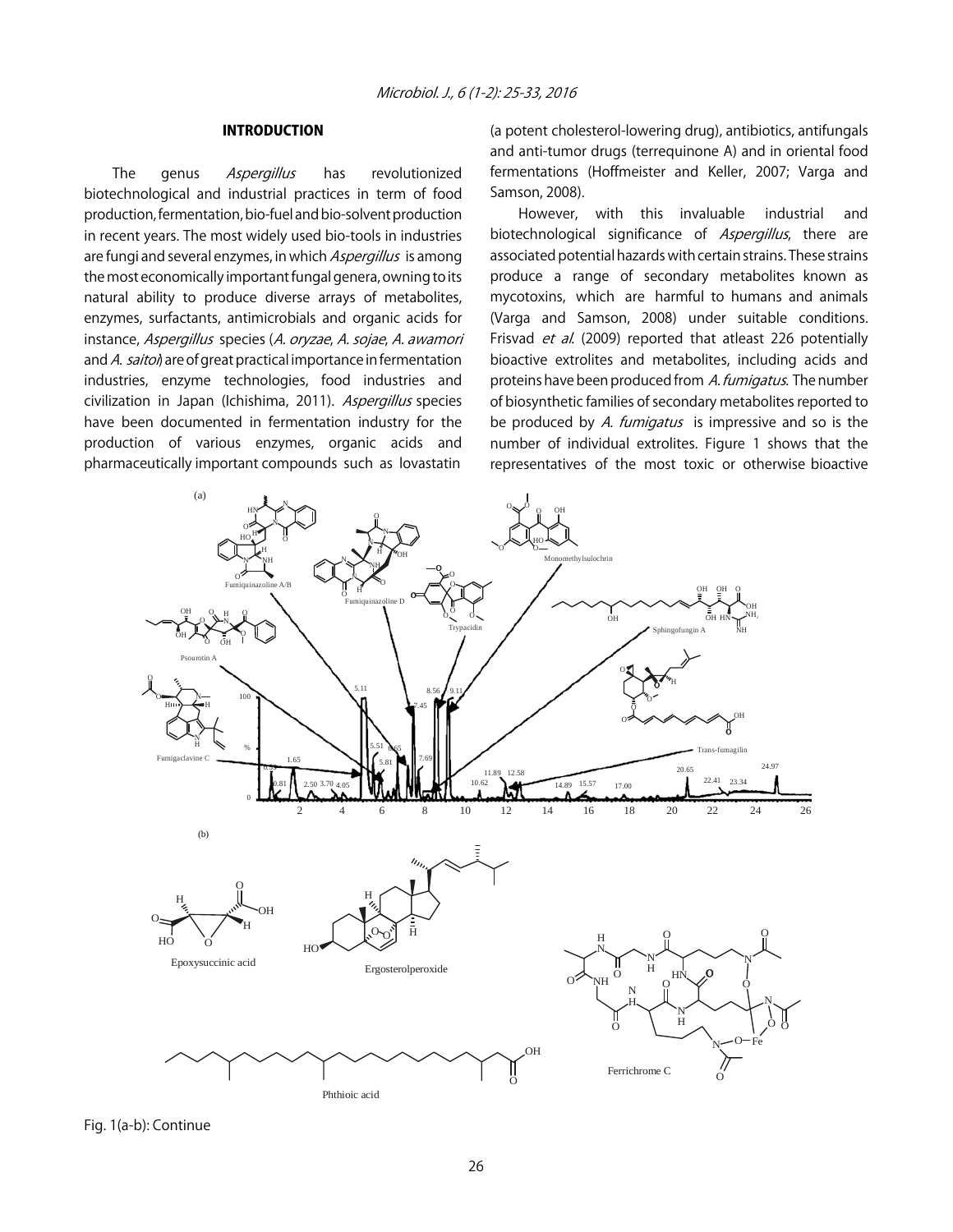

Fig. 1(a-b): Representatives of single extrolites produced by Aspergillus fumigatus (Frisvad et al., 2009)

major metabolites from each biosynthetic family, namely fumigatins, fumigaclavines, fumiquinazolines, trypacidin, monomethylsulochrin, fumagillins, gliotoxins, pseurotins, chloroanthraquinones, fumitremorgins, verruculogen, helvolic acids and pyripyropenes (Frisvad et al., 2009). These have limited the uses of many strains of Aspergillus in industrial practices.

On the other hand, Aspergillus flavus are capable of producing aflatoxin. Aflatoxins (AFs)  $B_1$ ,  $B_2$ ,  $G_1$ ,  $G_2$  (AFB<sub>1</sub>, AFB<sub>2</sub>,  $AFG<sub>1</sub>$  and  $AFG<sub>2</sub>$ ) are known group of toxic, carcinogenic and teratogenic polypeptide noted as health hazards in humans and livestock and as threat to agricultural productivity (Pitt and Hocking, 1999). The metabolic products of these aflatoxins,  $AFM<sub>1</sub>$  and  $AFM<sub>2</sub>$  are also relevant as direct contaminants in foods and feeds especially milks. Chemical structures of aflatoxin  $B_1$ ,  $B_2$ ,  $G_1$ ,  $G_2$ ,  $M_1$  an  $M_2$  are shown in Fig. 2 (Frisvad et al., 2009). Certain strains of A. flavus are sometimes prodigal producers of value-added products and serve as better bio-tools. This necessitates the need to suppress undesirable traits and simultaneously enhance the anticipated ones. One of the various approaches in achieving such goal is the mutagenesis directed toward exerting changes in the genetic regulation of aflatoxin biosynthesis. Therefore, the present investigation was a quest into the ability of some mutagens to impact control of aflatoxin biosynthesis through random mutation of aflatoxigenic A. flavus SWtS01.

#### MATERIALS AND METHODS

Aflatoxigenic fungus: The test fungus, Aspergillus flavus SWtS01 was previously isolated from sawdust and identified according to Barnett and Hunter (1972). It was thereafter confirmed to be active producer of cellulase and aflatoxin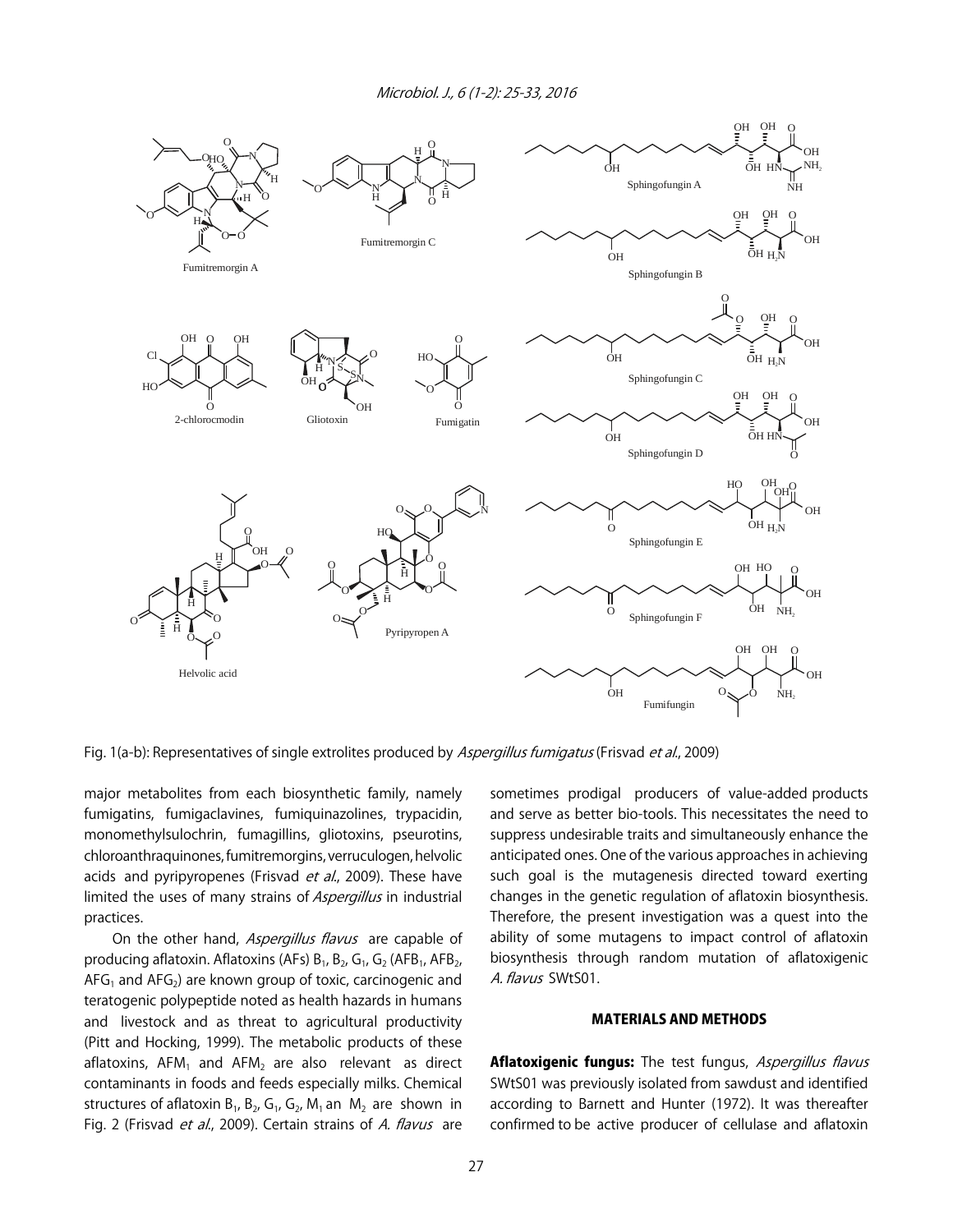Microbiol. J., 6 (1-2): 25-33, 2016



Fig. 2: Chemical structures of aflatoxin  $B_1$ ,  $B_2$ ,  $G_1$ ,  $G_2$ ,  $M_1$ and  $M_2$  (Frisvad *et al.*, 2009)

in the Microbiology Research Laboratory of the Federal University of Technology Akure, Nigeria.

Preparation of conidial suspension: A spore suspension of the isolate was prepared by serial dilution method from 5 days old culture according to Elliaiah  $et$  al. (2002). This was prepared by the addition of sterilized phosphate buffer (pH 7.0) into the 5 days old slant culture. The spores were dislodged from the mycelia with the aid of a sterile inoculating loop and thoroughly vortexed. The inoculum size was then measured with a haemocytometer as described by Sharma (1989).

Ethyl Methane Sulphonate (EMS) mutagenesis of Aspergillus flavus SWtS01: Ethyl methane sulphonate mutant strains of Aspergillus flavus SWtS01 were generated according to Nadeem et al. (2010). About 6.0 mg stock solution of EMS was prepared. Volumes of 2.0 mL of spore suspension (10<sup>8</sup>) was taken and incubated with equivalent amount of EMS stock solution for 15, 30, 45, 60, 75 and 90 min at  $28\pm2^{\circ}$ C. After the period of treatment, spores were centrifuged and washed with sterilized phosphate buffer (pH 7.0) twice at 6000 rpm for 15 min at  $4^{\circ}$ C. A volume of 0.1 mL of EMS-treated fungal suspension was plated onto potato dextrose agar at  $28\pm2^{\circ}$ C for 5 days.

#### Nitrous acid mutagenesis of Aspergillus flavus SWtS01:

Nitrous acid-mutant strains were generated according to the modified method of Iftikhar et al. (2010). Spore culture of Aspergillus flavus SWtS01 prepared in Vogel's medium was subjected to nitrous acid (0.1 M sodium nitrite in phosphate buffer, pH 5.0) treatment at interval of 15, 30, 45, 60, 75 and 90 min by incubating the mixture at  $28\pm2^{\circ}$ C. Treated spores

were washed thrice at 6000 rpm for 15 min to remove traces of mutagen. After reconstituting the spores in saline, 0.1 mL was plated onto potato dextrose agar at  $28\pm2^{\circ}$ C for 5 days.

#### Sodium azide mutagenesis of Aspergillus flavus SWtS01:

The sodium azide mutagenesis of Aspergillus flavus SWtS01 was conducted according to Rajeshkumar and Ilyas (2011). To 9.0 mL of the spore suspension, 1.0 mL sterile solution of sodium azide (400 µg mL<sup>-1</sup> in phosphate buffer) was added. The reaction was allowed to proceed at room temperature. Control tube was also kept without sodium azide. About 1.0 mL of the spore solution was withdrawn from the reaction mixture at 15, 30, 45, 60, 75 and 90 min. This was centrifuged at 6000 rpm for 15 min to remove any trace of the mutagen. The spores were washed three times with sterile distilled water and again re-suspended in 10.0 mL sterile buffer. About 0.1 mL of the treated spore suspension was plated onto a potato dextrose agar at  $28\pm2^{\circ}$ C for 5 days.

#### Hydroxylamine mutagenesis of Aspergillus flavus SWtS01:

Hydroxylamine-mutant strains of Aspergillus flavus SWtS01 were obtained according to the modified procedure of Damisa et al. (2013). One molar stock solution of hydroxylamine was prepared by reacting 1 M hydroxylammonium chloride with 1 M NaOH solution. About 100 mM solution of the hydroxylamine was there from prepared using phosphate buffer (pH 7.5).

 To 9.0 mL of spore suspension in phosphate buffer, a 1.0 mL sterile solution of the hydroxylamine (100 mM) was added. The reaction was allowed to proceed at  $28\pm2^{\circ}$ C. A control was set up without the mutagen. A sample of 1.0 mL of the spore solution was withdrawn from the reaction mixture at 15, 30, 45, 60, 75 and 90 min. After the period of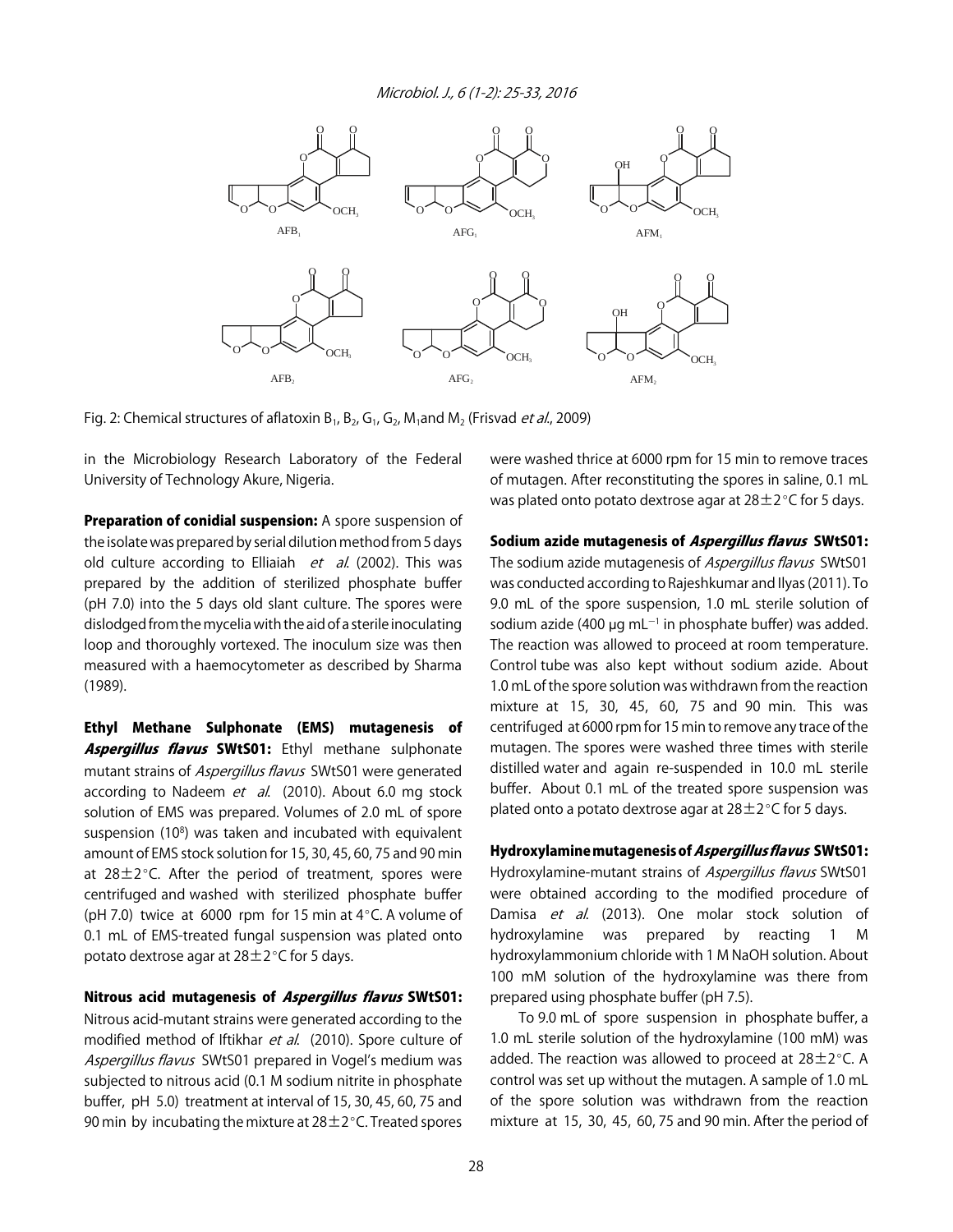treatment, spores were centrifuged at 6000 rpm and washed with sterilized phosphate buffer (pH 7.0) twice for 15 min (Rajeshkumar and Ilyas, 2011). About 0.1 mL of the treated spore suspension was thereafter plated onto a potato dextrose agar at  $28\pm2^{\circ}$ C for 5 days.

#### Ultraviolet (UV) radiation mutagenesis of Aspergillus flavus

**SWtS01:** Ultraviolet-mutant strains were created according to the method of Irfan *et al.* (2011). About 2.0 mL quantity of the spore suspension each was aseptically pipetted into 8 sterile petri dishes. The plates were exposed to UV radiation (366 nm) at a distance of 13.0 cm away from the centre of a germicidal lamp (Model UVL-21, San Gabriel, Calif, USA) for 15, 25, 35, 45, 55, 65, 75 and 85 min, respectively. Constant agitation of the suspension was achieved by intermittent rotation during the treatment (Elliaiah et al., 2002). The UV exposed spore suspension-containing plates were stored overnight in dark to avoid photo-reactivation and for thymine-thymine (T-T) dimmers stabilization (Irfan et al., 2011). After overnight incubation, the irradiated spore suspensions were serially diluted in phosphate buffer (pH 7.0). Every diluted spore suspension (100 µL) was plated onto potato dextrose agar at  $28\pm2^{\circ}$ C for 5 days to recovered mutants.

#### Screening of Aspergillus flavus SWtS01 mutant strains for

aflatoxins production: Aflatoxin production by the mutants was assessed according to the method of Zaini et al. (2009). Ten mycelial plugs of 10 mm diameter of a 5 days old culture of the mutants were harvested. This was inoculated into a 250 mL Erlenmeyer flasks containing 50 mL yeast extract-sucrose (YES) broth medium (2% yeast extract, 20% sucrose and pH 5.5). The flask was incubated at  $30^{\circ}$ C for 10 days in the dark. Afterwards, the culture was filtered and centrifuged at 10,000 rpm for 5 min.

ELISA-based analysis of total aflatoxins produced by Aspergillus flavus SWtS01 mutants: Total aflatoxin production was evaluated by using Ridascreen Aflatoxin Total Kit (R-Biopharm AG, Darmstadt, Germany). The reagents and materials provided with the kit include microtiter plate (12×8 strips) coated with captured antibodies, calibrators/standards (6): 0, 50, 150, 450, 13500 and  $4050$  pg mL<sup>-1</sup> (ppt) of aflatoxin B (1 mL) each, methanol-water and aflatoxin conjugate (6 mL) (peroxidase conjugated aflatoxin B). Others include anti-aflatoxin antibodies (6 mL) (monoclonal), substrate-chromogen solution (10 mL) (stained red because of tetramethyl benzidin), stop solution (14 mL) that contained 1 M sulphuric acid and washing buffer salt (0.05% tween 20). Reagents and materials were stored at  $4 - 8$ °C.

The assay was done according to the procedure provided with the kit (R-Biopharm AG, Darmstadt, Germany). About 1 mL of the sample supernatant prepared from the culture filtrate was pipetted into a centrifuge tube. This was additionally spun at 14,000 rpm for 5 min with MiniSpin centrifuge (Eppendorf AG, model 2231, Hamburg Germany). About 100 µL of the standard solution or sample (as the case may be) was pipetted into pre-labelled wells of the test strips using a multi-channel pipette. The standard solution and sample positions were recorded accordingly. About 100 µL of the conjugate enzyme and 100 µL of the antibody solution was thereafter added into the entire wells successively with the multi-channel pipette. The plate was gently rocked by manual shaking and incubated in dark at  $23\pm2^{\circ}$ C for 30 min. Afterward, contents of the wells were poured out. The microwell holder was tapped upside down vigorously (three times in a row) against a stack of absorbent paper towels to ensured complete removal of liquid from the wells. Each well was subsequently washed three times with 250 µL diluted washing buffer solution in every washing step. The remaining buffer in the wells was removed by patting the plate dry on a stack of paper towels. About 100 µL of substrate solution was added to all the wells and gently mixed by manual shaking. The strip was finally incubated in dark at  $23\pm2^{\circ}C$ for 15 min. The reaction was afterwards terminated by the addition of 100  $\mu$ L stop solution to each well in the same sequence the substrate was added. The strip was gently rocked as soon as the substrate was added. The absorbance was read at 450 nm with a microplate ELISA photometer (Model ELx800, BioTek, USA) within 30 min after the addition of stopping solution (R-Biopharm AG, Darmstadt, Germany). Aflatoxin production was compared between the wild strain and the mutants as Relative Aflatoxin Production (RAP) and as Difference in Aflatoxin Production (DAP) as described by Cyrus and Juwon (2015):

$$
RAP (%) = \frac{AF_{m}}{AF_{w}} \times 100
$$

Where:

 $AF<sub>m</sub>$  = Aflatoxin produced by the mutant  $AF_w$  = Aflatoxin produced by the wild strain

$$
DAP\left(\% \right) = RAP_m-RAP_w
$$

Where:

 $RAP_m =$  Relative aflatoxin production of the mutant  $RAP_w$  = Relative aflatoxin production of the wild strain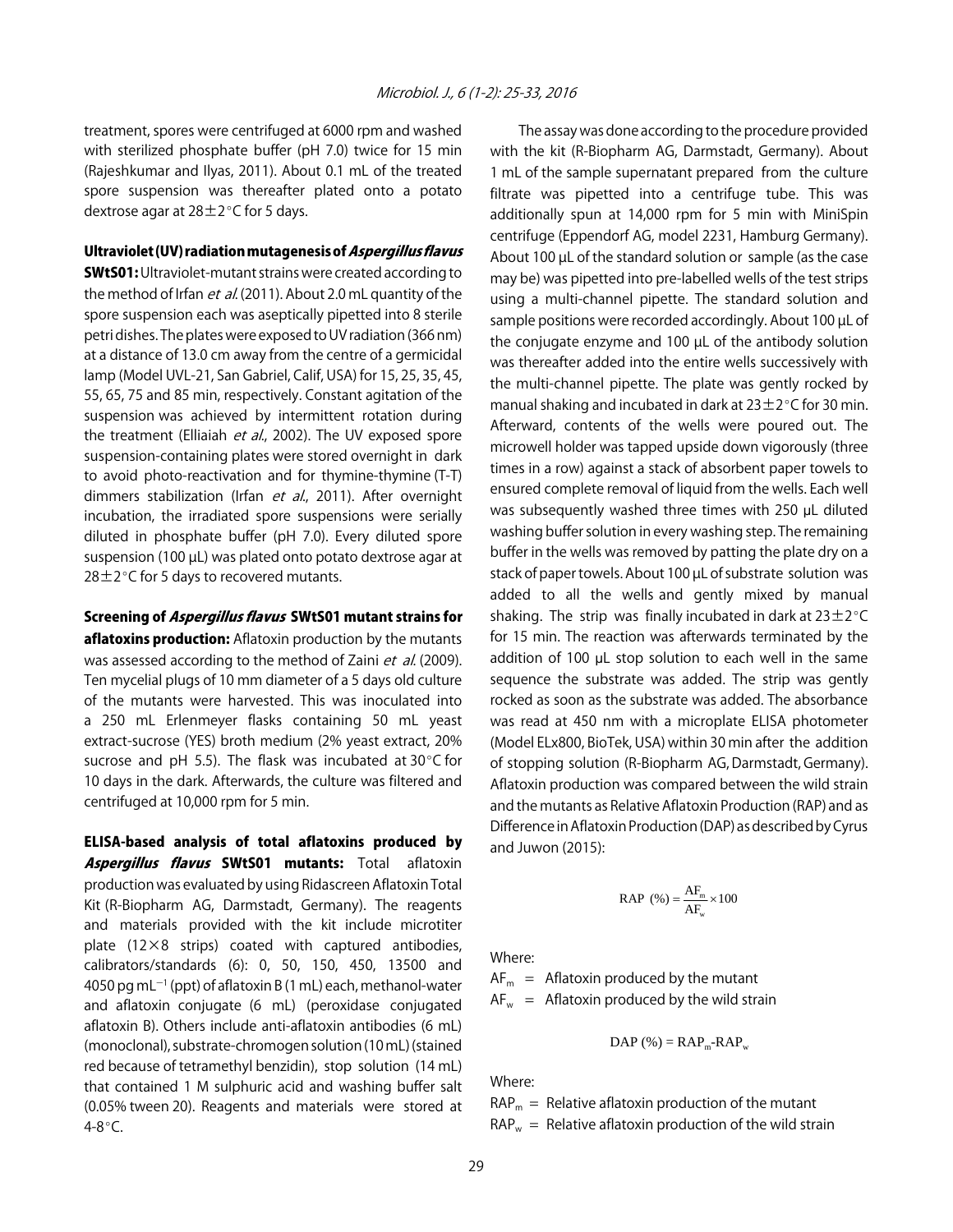**Statistical analysis:** Data obtained were subjected to analysis of variance (ANOVA) of SPSS software version 17 (Microsoft Corporation, USA) at 95% confidence interval. Data presented on the average of three replicates (Mean±SE) were obtained from duplicate determinations. Means were separated using Duncan's new multiple range test and differences were considered significant at  $p \le 0.05$ .

#### RESULTS

#### Aflatoxin biosynthesis potential of chemical mutant strains

of A. flavus SWtS01: Table 1 shows aflatoxin biosynthesis by EMS-mutant strains of A. flavus SWtS01. Aflatoxin production declined significantly among the mutant strains (83.33%) while high yield was obtained in 16.67% of the mutants. The highest synthesis was recorded in  $CT_{FMS}$ <sup>15</sup> (1836.00  $\pm$  1.00 ppt), a 17.92% upturn in production while the least was 353.50 $\pm$ 1.50 ppt in CT<sub>EMS</sub><sup>75</sup>, 77.30% cutback in aflatoxin production. There is no affiliation between reaction time and percentage difference in aflatoxin production ( $r = 0.141$ ,  $p = 0.355$ ).

Result of the effect of nitrous oxide treatment on aflatoxin production by A. flavus SWtS01 mutants is portrayed in Table 2. Aflatoxin production received considerable upsurge in  $CT_{HNO}^{-30}$  (2060.50 $\pm$ 0.50 ppt) and  $CT_{HNO}^{-45}$ (2903.20 $\pm$ 3.00 ppt) which is 32.34% and 86.45% production rise, respectively. Out of the six mutants selected 66.67% attained consequential reduction in aflatoxin yield, ranging from 22.80% CT<sub>HNO</sub><sup>-60</sup> to 89.69% CT<sub>HNO</sub><sup>-75</sup> when matched up to production realized by the parent strain. Treatment time and aflatoxin biosynthesis showed moderate pattern or association with aflatoxin production which however was not statistically significant ( $r = 0.414$ ,  $p = 0.355$ ).

Effect of sodium azide induced mutation on aflatoxin biosynthesis of A. flavus SWtS01 mutants is showed in Table 3. All the tested sodium azide mutant strains were able to produce aflatoxin in YES medium although with differences in the rate of production (p<0.05). Aflatoxin production ranged from  $727.00 \pm 2.00$  ppt  $(CT<sub>NA</sub><sup>45</sup>)$  to 1611.50 $\pm$ 1.50 ppt (CT<sub>NA</sub><sup>15</sup>). An 83.33% of the mutants exhibited reduce aflatoxin yield when compared with parent strain (1557.00 $\pm$ 2.00 ppt). A 53.31% reduction in aflatoxin biosynthesis was achieved by mutant  $CT_{NA}^{45}$  obtained at 45 min exposure time to mutagenic treatment whereas 3.50% increase was obtained at 15 min. Also, there was no correlation between aflatoxin synthesis and the treatment time  $r = 0.532$ ,  $p = 0.05$ ).

Table 1: Aflatoxins production by EMS-mutants of A. flavus SWtS01 in YES medium

| <b>Mutants</b>                  | Concentration (ppt)         | RAP (%) | DAP (%)   |
|---------------------------------|-----------------------------|---------|-----------|
| SWtS01                          | 1557.00 ± 2.00 <sup>e</sup> | 100.00  | 0.00      |
| $CT_{FMS}$ <sup>15</sup>        | 1836.00 ± 1.00 <sup>f</sup> | 117.92  | $17.92**$ |
| $CT_{FMS}$ <sup>30</sup>        | 1508.00±3.00 <sup>d</sup>   | 96.85   | $3.15*$   |
| CT <sub>FMS</sub> <sup>45</sup> | 1509.00 ± 1.00 <sup>d</sup> | 96.92   | $3.08*$   |
| $CT_{FMS}$ <sup>60</sup>        | 399.00 ± 1.00 <sup>b</sup>  | 25.63   | 74.37*    |
| CT <sub>FMS</sub> <sup>75</sup> | 353.50 ± 1.50 <sup>a</sup>  | 22.70   | $77.30*$  |
| $CT_{EMS}$ <sup>90</sup>        | 450.50±0.50c                | 28.93   | 71.07*    |

Values are presented as Mean $\pm$ SE (n = 2), Means with the same superscript letter(s) along the same column are not significantly different (p<0.05), SWtS01: Wild type, 15, 30,...,75 and 90: Treatment duration (min), RAP: Relative aflatoxin production, DAP: Difference in aflatoxin production of mutant and the wild, \*\*Increase and \*Decrease

Table 2: Aflatoxins production by nitrous acid mutants of A. flavus SWtS01 in YES medium

| <b>Mutants</b>            | Concentration (ppt)         | RAP (%) | DAP (%)    |
|---------------------------|-----------------------------|---------|------------|
| SWtS01                    | 1557.00 ± 2.00 <sup>e</sup> | 100.00  | 0.00       |
| $CT_{HNO}$ <sup>-15</sup> | 1141.00 ± 1.00 <sup>c</sup> | 73.28   | $26.72*$   |
| $CTHNO - 30$              | 2060.50 ± 0.50 <sup>f</sup> | 132.34  | $32.34**$  |
| $CT_{HNO}$ <sup>-45</sup> | 2903.00 ± 3.00 <sup>9</sup> | 186.45  | $86.45***$ |
| $CT_{HNO}$ -60            | 1202.00 ± 2.00 <sup>d</sup> | 77.20   | 22.80*     |
| $CT_{HNO}$ <sup>-75</sup> | 160.50±0.50 <sup>a</sup>    | 10.31   | 89.69*     |
| $CT_{HNO}$ <sup>-90</sup> | 933.38±0.05 <sup>b</sup>    | 59.95   | 40.05*     |

Values are presented as Mean $\pm$ SE (n = 2), Means with the same superscript letter(s) along the same column are not significantly different (p<0.05) SWtS01: Wild type, 15, 30,...,75 and 90: Treatment duration (min), RAP: Relative aflatoxin production, DAP: Difference in aflatoxin production of mutant and the wild, \*\*Increase and \*Decrease

Table 3: Aflatoxins production by sodium azide mutants of A. flavus and parent strain in YES medium

| <b>Mutants</b>                 | Concentration (ppt)            | RAP (%) | DAP (%)  |
|--------------------------------|--------------------------------|---------|----------|
| SWtS01                         | 1557.00 ± 2.00 <sup>f</sup>    | 100.00  | 0        |
| $CT_{NA}$ <sup>15</sup>        | 1611.50 ± 1.50 <sup>9</sup>    | 103.50  | $3.50**$ |
| $CT_{NA}^{30}$                 | 837.80±0.30 <sup>d</sup>       | 53.81   | $46.19*$ |
| $CT_{NA}^{45}$                 | 727.00 ± 2.00 <sup>a</sup>     | 46.69   | $53.31*$ |
| CT <sub>NA</sub> 60            | 752.60±0.10 <sup>b</sup>       | 48.34   | $51.66*$ |
| CT <sub>NA</sub> <sup>75</sup> | $1131.50 \pm 1.50^e$           | 72.67   | $27.33*$ |
| CT <sub>NA</sub> 90            | $802.00 \pm 2.00$ <sup>c</sup> | 51.51   | 48.49*   |

Values are presented as Mean $\pm$ SE (n = 2), Means with the same superscript letter(s) along the same column are not significantly different (p<0.05), SWtS01: Wild type, 15, 30,...,75 and 90: Treatment duration (min), RAP: Relative aflatoxin production, DAP: Difference in aflatoxin production of mutant and the wild, \*\*Increase and \*Decrease

Data presented in Table 4 shows the suppression of aflatoxin production by hydroxylamine induced mutation in the isolate. Aflatoxin was significantly different among mutants ( $p = 0.05$ ). About 16.67% of the hydroxylamine mutants gave higher aflatoxin production than the parent strain (1557.00 $\pm$ 2.00 ppt) which was 89.40% production  $increases$  in  $CT<sub>NH<sub>2</sub>H<sup>-60</sup></sub>$ . But 75.75% reduction in aflatoxin biosynthesis was attained with  $CT<sub>NH<sub>2</sub>OH<sup>-90</sup></sub> (377.60 $\pm$ 0.100$  ppt). There was no association between treatment time and corresponding percentage reduction or increase in aflatoxin production (r = 0.181, p = 0.697). TMEMS<sup>90</sup> ( $\alpha_{\text{subset1}}$  = 0.05).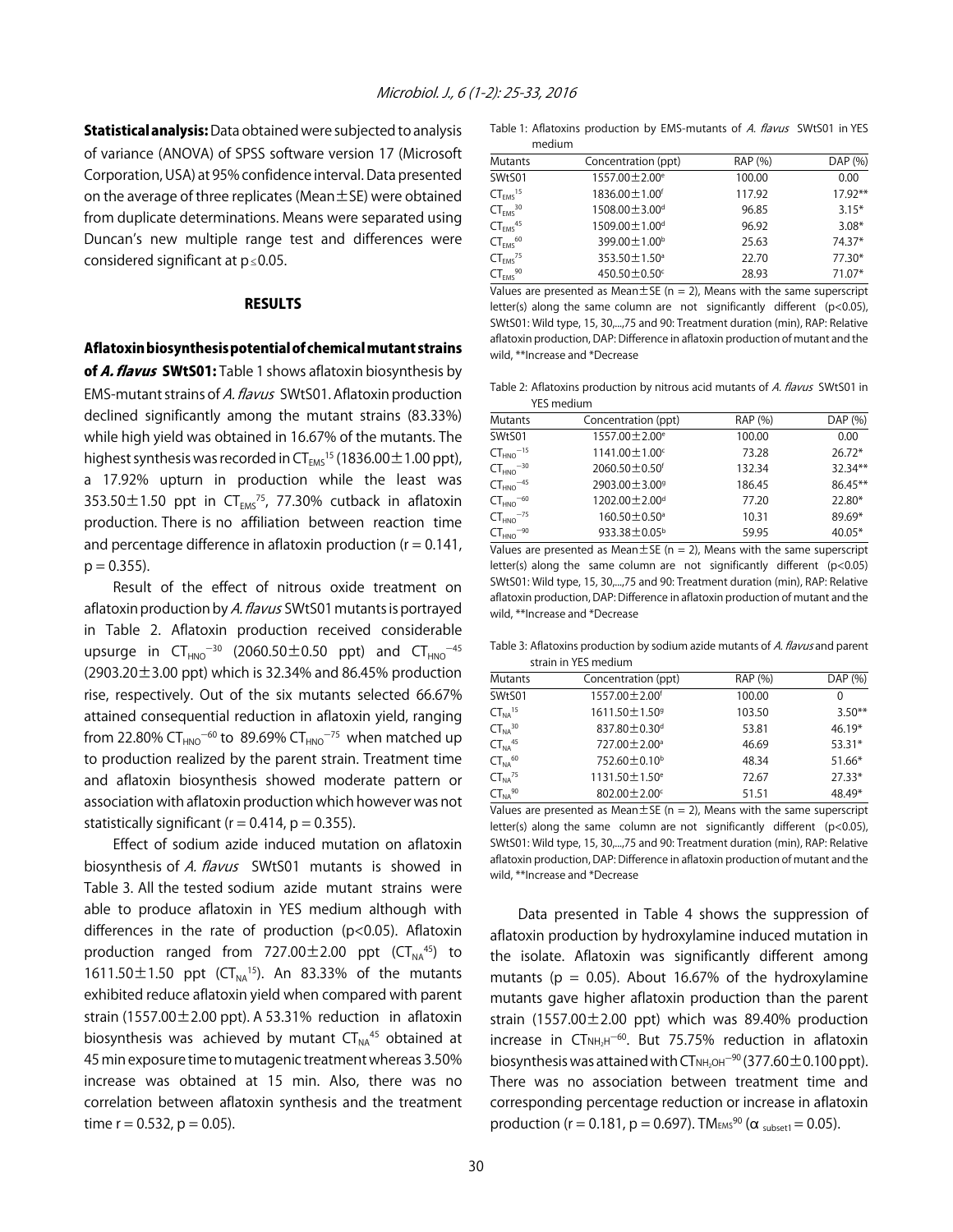Table 4: Aflatoxins production by hydroxylamine mutants of A. flavus SWtS01 in YES medium

| <b>Mutants</b> | Concentration (ppt)                     | RAP (%) | DAP (%)  |
|----------------|-----------------------------------------|---------|----------|
| SWtS01         | 1557.00 <sup>f</sup> ±2.00 <sup>f</sup> | 100.00  | 0.00     |
| $CTNH2OH-15$   | 1054.00 ± 4.00 <sup>e</sup>             | 67.69   | $32.31*$ |
| $CTNH2OH-30$   | 854.00 ± 1.00 <sup>d</sup>              | 54.84   | $45.16*$ |
| $CTNH2OH-45$   | 641.50 $\pm$ 1.50 <sup>b</sup>          | 41.20   | 58.80*   |
| $CTNH2OH-60$   | 2949.00 ± 1.00 <sup>9</sup>             | 189.40  | 8940**   |
| $CTNH2OH-75$   | 757.75 ± 0.25c                          | 48.67   | $51.33*$ |
| $CTNH2OH-90$   | 377.60 ± 0.10 <sup>a</sup>              | 24.25   | $75.75*$ |

Values are presented as Mean $\pm$ SE (n = 2), Means with the same superscript letter(s) along the same column are not significantly different (p<0.05), SWtS01: Wild type, 15, 30,...,75 and 90: Treatment duration (min), RAP: Relative aflatoxin production, DAP: Difference in aflatoxin production of mutant and the wild, \*\*Increase and \*Decrease

Table 5: Aflatoxins production by UV-mutants of A. flavus SWtS01 in YES medium

| <b>Mutants</b>           | Concentration (ppt)            | RAP (%) | DAP (%)  |
|--------------------------|--------------------------------|---------|----------|
| SWtS01                   | 1499.13 ± 0.37f                | 100.00  | 0.00     |
| $CT_{UV}$ <sup>-15</sup> | 1996.50 ± 1.50 <sup>h</sup>    | 133.18  | 33.18**  |
| $CT_{UV}$ <sup>-25</sup> | 1498.45 ± 3.45 <sup>f</sup>    | 99.96   | $0.05*$  |
| $CT_{UV}$ <sup>-35</sup> | 213.89±1.12c                   | 14.28   | $85.73*$ |
| $CT_{UV}$ <sup>-45</sup> | 299.12±0.38 <sup>d</sup>       | 19.95   | 80.05*   |
| $CT_{UV}$ <sup>-55</sup> | $116.33 \pm 0.34^b$            | 7.76    | 92.24*   |
| $CT_{UV}$ <sup>-65</sup> | 1335.68±0.68f                  | 89.10   | $10.90*$ |
| $CT_{UV}$ <sup>-75</sup> | 103.31±0.44 <sup>a</sup>       | 6.89    | 93.11*   |
| $CT_{UV}$ <sup>-85</sup> | $951.06 \pm 1.06$ <sup>e</sup> | 63.44   | $36.56*$ |

Values are presented as Mean $\pm$ SE (n = 2), Means with the same superscript letter(s), along the same column are not significantly different (p<0.05), SWtS01: Wild type, 15, 30,...,75 and 90: Treatment duration (min), RAP: Relative aflatoxin production, DAP: Difference in aflatoxin production of mutant and the wild, \*\*Increase and \*Decrease

For hydroxylamine mutants, 50% showed appreciable reduction in aflatoxin biosynthesis but others gave considerable increase (Table 5). The  $TM_{NH_2OH}^{-90}$  $(266.72 \pm 0.027 \text{ ppt})$  and TMNH<sub>2OH</sub><sup>-15</sup> (1189.50 $\pm$ 0.300 ppt) yielded 73.55% best reduction and 17.95% highest increase in aflatoxin level, respectively pivoting on wild strain's aflatoxin level.

Aflatoxin biosynthesis potential of physical mutant strains of aflatoxigenic A. flavus SWtS01: After effect of UV radiation treatment and subsequent aflatoxin biosynthesis by the resultant mutant strains is depicted in Table 5. Generally, there was substantial reduction in aflatoxin production by 87.50% of the UV-mutant strains of A. flavus SWtS01 contrasted with the control (parent strain). Reduction in aflatoxin production ranged from 0.05% ( $CT_{UV}^{-25}$ , 1498.45 $\pm$ 3.45 ppt) to 93.11% (CT<sub>UV</sub><sup>-75</sup>, 103.31 $\pm$ 0.44 ppt) in comparison with wild strain (SWtS01,  $1499.13 \pm 0.37$  ppt). However, there is a wide dissociation between radiation time and percentage difference in aflatoxin production ( $r = 0.178$ ,  $p = 0.647$ ).

#### **DISCUSSION**

Aspergillus flavus has being one of the major microorganisms of great industrial importance, but aflatoxin production by some of its strains has limited this potential. Aflatoxigenic Aspergillus flavus was subjected to chemical and physical mutagenic treatments. Different mutagens showed varying effects on aflatoxin production potential of the strain. This could be attributed to differences in mutagenic action of the agents on the fungal strain. For instance, hydroxylamine exercises its mutagenic activities through hydroxylation of DNA cytosine amino group and nitrous acid modifies bases and causes base pair substitution (Hashida and Bisgaard-Frantzen, 2000).

The observed highest reduction in aflatoxin production showed by  $CT_{FMS}^{75}$  EMS mutants of Aspergillus flavus is similar to what was observed in A. parasiticus (Cyrus and Juwon, 2015). Sodium azide mutagenesis achieved 53.31% aflatoxin biosynthesis repression in A. flavus contrary to 46.58% documented in A. parasiticus (Cyrus and Juwon, 2015). Strains differences and mutagenic condition could be attributed to the observations. The level of reduction in aflatoxin synthesis attained with hydroxylamine mutagenesis is very close to the earlier report on A. parasiticus. Ultraviolet rays achieved the highest reduction in aflatoxin yields. This could be attributed to structural modifications in the strain's DNA that might not fit into the biosynthetic pathway. This result is contrary to the effects of UV in A. parasiticus which led to high level of aflatoxin production (Cyrus and Juwon, 2015). The main effect of ultra violet light is structural modification of pyrimidine (cytosine and thyamine) and dimmerization of thyamine, which distort the structure of DNA heliex and block further replication process (Sambrook and Russell, 2001).

The declined production of aflatoxin obtained in some mutants in this study, could be due to mutation that led to recession of genes that are involved in aflatoxin pathway-specific regulatory gene that either resulted in lessened accumulation of major aflatoxin precursors and vice versa. Chang et al. (2002) as earlier reported some aflatoxin pathway-specific regulatory genes. Also, Flaherty and Payne (1997) reported that mutation could led to overexpression of AFLR in A. flavus, up-regulated aflatoxin pathway gene transcription and aflatoxin accumulation. Alterations in genes that encode enzymes that are involved in aflatoxin biosynthesis and its precursors could signify the observed difference in aflatoxin production by the mutants.

Partial repair of damaged genes could substantiate the reduction of aflatoxin output seen in some mutants in this study. Mutagenic disruption of genes that encode important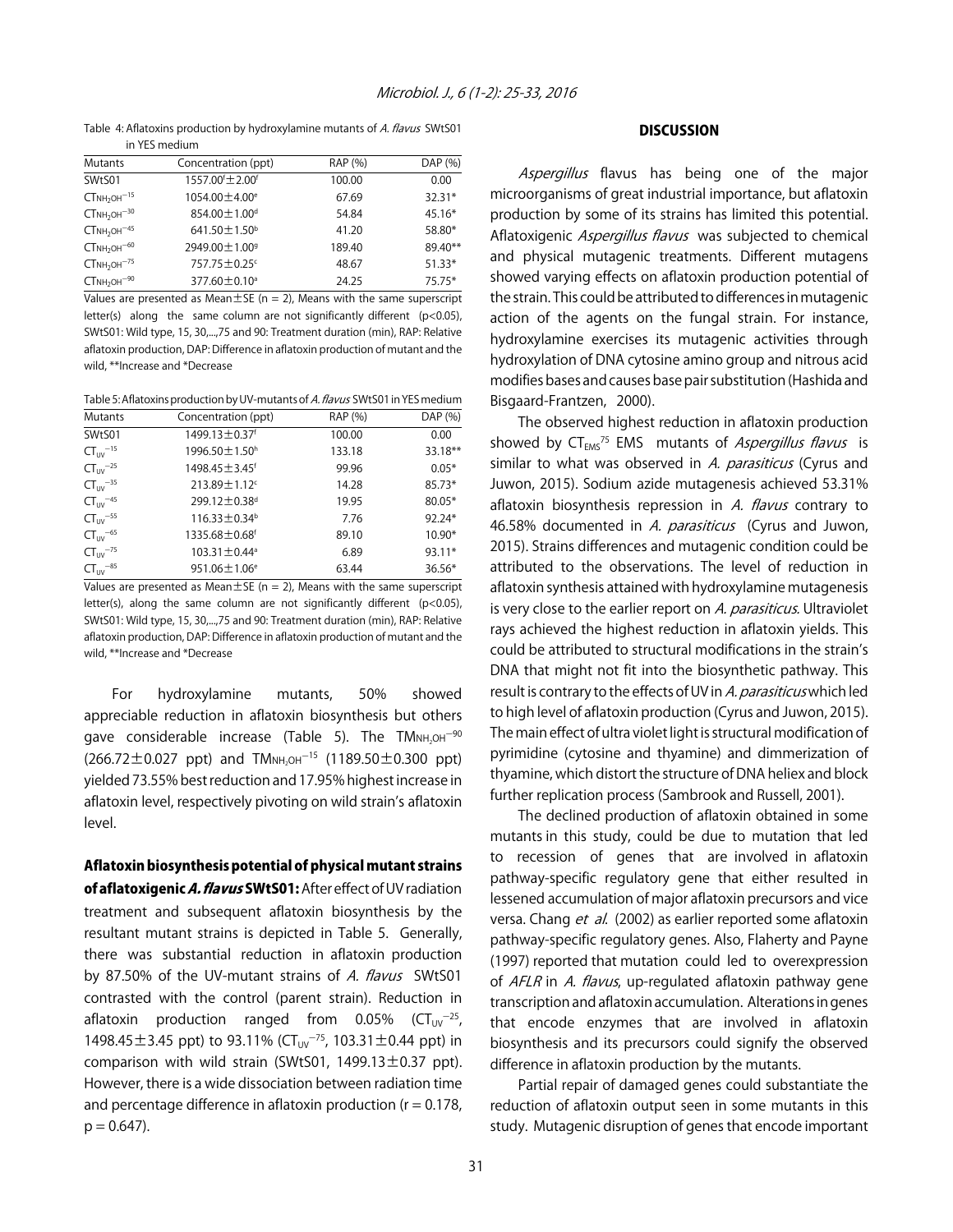enzymes that are involved in bioconversion of intermediate precursors to another forms, could in addition, led to differences in the level of aflatoxin production. For instance, enzymes such as polyketide synthase (Crawford et al., 2008) β-ketoacyl synthase, acyltransferase, acyl carrier protein and thioesterase (Chang et al., 1993) are some intermediate precursor-converting enzymes reported in aflatoxin synthesis. Incomplete expression of any gene involved in aflatoxin biosynthesis as result of altered genomes in mutants could be adduced to reduced level of aflatoxin produced. Chang et al. (1993) and Yu (2012) reported that incomplete blockage of aflatoxin biosynthesis via gene mutation in A. flavus resulted to the generation of norsolorinic-acid-accumulating mutants. Any impairment in DNA that affects gene products require in catalysis of any important intermediate precursors would have impact on aflatoxin production. This is in accordance to the report of Ichishima (2007) in oxidation of norsolorinic acid anthrone to averantin. Any of the aforementioned could give rise to the results obtained in this study.

Differences in the degree and capability of mutants to reconstitute damaged genes that are involved in aflatoxin synthesis could validate the significant differences in toxin production among the mutants. Damage and subsequent rebuilding of genes involved in genetic control of factor, AflR in aflatoxin synthesis could give raise to mutations responsible for differences in biosynthesis (Yu, 2012). The differential potentials of mutants to reconstruct impaired genes (such as  $AFLS(AFLJ)$  gene, which encode a putative transcriptional coactivator ( $AFLS$ ) and  $AFLR$  gene that encodes pathway-specific transcription (Yu, 2012) relevant in genetic control in aflatoxin biosynthetic pathway, could also prefigure the observed dissimilarities in aflatoxin biosynthesis by mutants. Any form of alteration in the genes, for instance laeA, which encodes a global regulator, LaeA and VeA gene, that encodes a gene regulator, VeA that are associated with genetic control of secondary metabolism, fungal development and mycotoxin formation (Yu, 2012), would exerted significant influence on aflatoxin production as noticed in the mutants developed in this study.

#### **CONCLUSION**

Ultraviolet radiation caused considerable repression (93.11%) of aflatoxin traits in A. flavus strain in contrast to other mutagens. Nevertheless, the equivalent concentration of aflatoxins produced still exceeded 50 parts per trillion (ppt) standard limits set by FAO/WHO/EU in human food products. Thus, the use of the mutant in fermentation could pose public

health risk. Although, this study gave insights into possible control of aflatoxin production through random mutagenesis, further cycles of UV-treatment or molecular methods is suggested probably would get rid of aflatoxin yield or below the threshold limit for application in human food or food grade enzyme production. This will enhance potential industrial utilization of the aflatoxigenic fungi for fermentation purposes.

#### SIGNIFICANT STATEMENTS

Investigation of a quest into the ability of some mutagens to impact control of aflatoxin biosynthesis through random mutation of aflatoxigenic A. flavus SWtS01.

#### ACKNOWLEDGMENT

The effort of Mr. A.S. Kazeem (Nigeria Agricultural Quarantine Service, Moor Plantation, Nigeria) for supply of materials and access to equipment is highly thanked.

#### **REFERENCES**

- Barnett, H.K. and B.B. Hunter, 1972. Illustrated Genera of Imperfect Fungi. 3rd Edn., Burgess Publishing Co., Minneapolis, Pages: 234.
- Chang, P.K., J.W. Bennett and P.J. Cotty, 2002. Association of aflatoxin biosynthesis and sclerotialdevelopment in Aspergillus parasiticus. Mycopathologia, 153: 41-48.
- Chang, P.K., J.W. Cary, D. Bhatnagar, T.E. Cleveland and J.W. Bennett et al., 1993. Cloning of the Aspergillus parasiticus apa-2 gene associated with the regulation of aflatoxin biosynthesis. Applied Environ. Microbiol., 59: 3273-3279.
- Crawford, J.M., P.M. Thomas, J.R. Scheerer, A.L. Vagstad, N.L. Kelleher and C.A. Townsend, 2008. Deconstruction of iterative multidomain polyketide synthase function. Science, 320: 243-246.
- Cyrus, E.T. and A.D. Juwon, 2015. Effects of radiation and chemical mutagenesis on expression of aflatoxigenic traits in aspergillus parasiticus SMS08-C. Res. J. Microbiol., 10: 205-213.
- Damisa, D., F.A. Kuta and N.U. Adabara, 2013. Mutagenic treatment of Aspergillus niger with hydroxylamine for improved cellulase synthesis from cellulosic wastes. J. Biotechnol. Sci.,  $1.65 - 72$
- Elliaiah, P., T. Prabhakar, B. Ramakrishna, A.T. Taleb and K. Adinarayana, 2002. Strain improvement of Aspergillus niger for the production of lipase. Indian J. Microbiol., 42: 151-153.
- Flaherty, J.E. and G.A. Payne, 1997. Overexpression of aflR leads to upregulation of pathway gene transcription and increased aflatoxin production in Aspergillus flavus. Applied Environ. Microbiol., 63: 3995-4000.